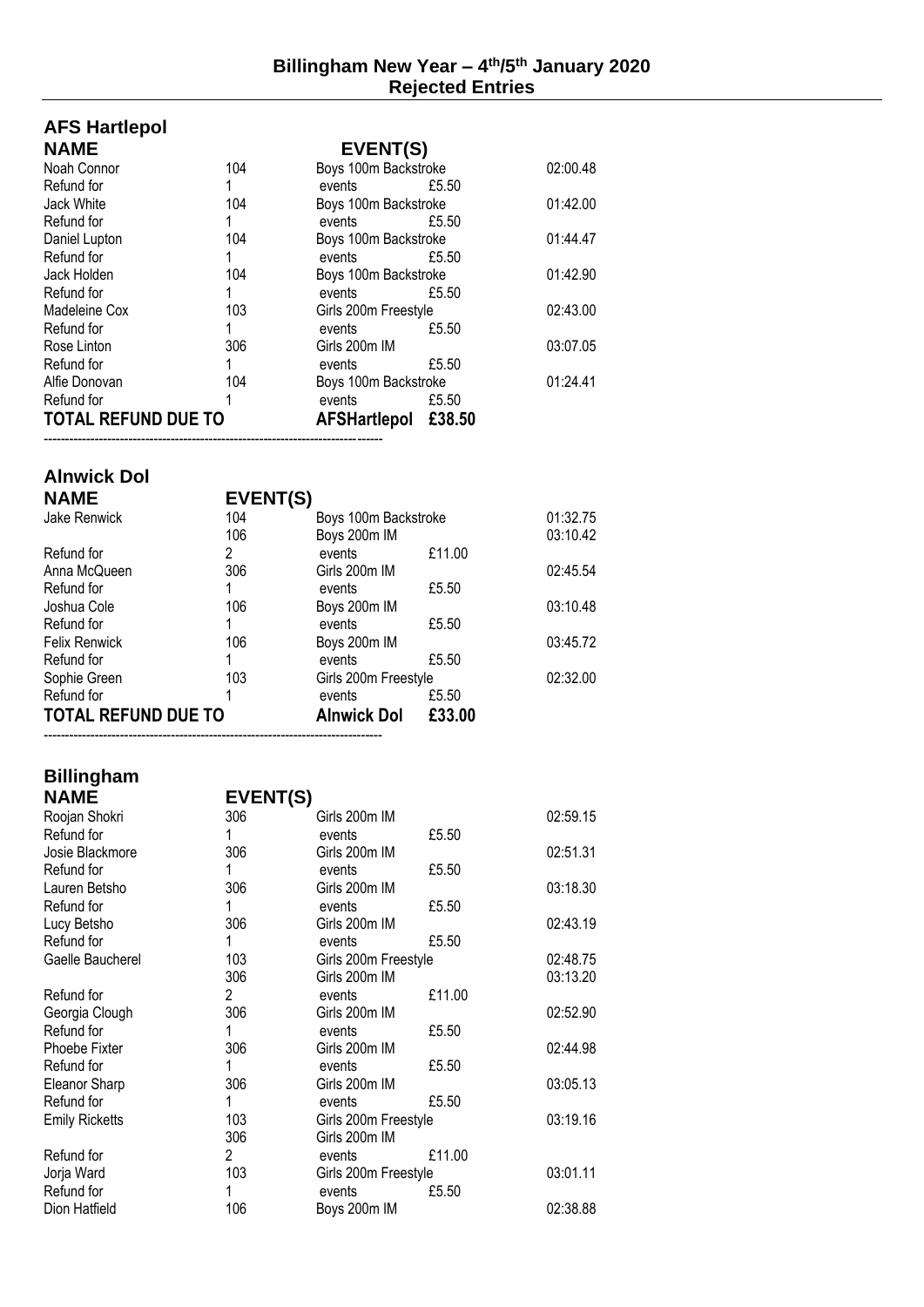#### **Billingham New Year – 4 th /5th January 2020 Rejected Entries**

| Refund for                    | 1              | events                         | £5.50   |          |
|-------------------------------|----------------|--------------------------------|---------|----------|
| Rhodri Sharp                  | 104            | Boys 100m Backstroke           |         | 02:02.69 |
| Refund for                    | 1              | events                         | £5.50   |          |
| Mark Elsaify                  | 104            | Boys 100m Backstroke           |         | 02:18.71 |
| Refund for                    | 1              | events                         | £5.50   |          |
| <b>Michael Elsaify</b>        | 104            | Boys 100m Backstroke           |         | 01:40.67 |
|                               | 106            | Boys 200m IM                   |         |          |
| Refund for                    | $\overline{c}$ | events                         | £11.00  |          |
| Abbey Dowson-Flynn            | 306            | Girls 200m IM                  |         | 02:43.33 |
| Refund for                    | 1              | events                         | £5.50   |          |
| Catherine Dawson              | 306            | Girls 200m IM                  |         |          |
| Refund for                    | 1              | events                         | £5.50   |          |
| Loic Baucherel                | 104            | Boys 100m Backstroke           |         |          |
| Refund for                    | 1              | events                         | £5.50   |          |
| Jack Taylor                   | 104            | Boys 100m Backstroke           |         | 01:32.04 |
| Refund for                    | 1              | events                         | £5.50   |          |
| Zara Hogg                     | 306            | Girls 200m IM                  |         | 03:11.62 |
| Refund for                    | 1              | events                         | £5.50   |          |
| <b>Thomas Welford</b>         | 104            | Boys 100m Backstroke           |         | 01:28.40 |
|                               | 106            | Boys 200m IM                   |         | 03:01.67 |
| Refund for                    | 2              | events                         | £11.00  |          |
| TOTAL REFUND DUE TO           |                | <b>Billingham</b>              | £132.00 |          |
|                               |                |                                |         |          |
| <b>Chester Le S</b>           |                |                                |         |          |
| <b>NAME</b>                   | EVENT(S)       |                                |         |          |
| Chloe McCarthy                | 103            | Girls 200m Freestyle           |         | 03:20.10 |
|                               | 306            | Girls 200m IM                  |         | 04:10.30 |
| Refund for                    | 2              | events                         | £11.00  |          |
| Zach Larsen                   | 104            | Boys 100m Backstroke           |         | 01:20.47 |
| Refund for                    | 1              | events                         | £5.50   |          |
|                               |                |                                |         |          |
| TOTAL REFUND DUE TO           |                | <b>Chester Le S</b>            | £16.50  |          |
|                               |                |                                |         |          |
| <b>Sunderland</b>             |                |                                |         |          |
| <b>NAME</b>                   | EVENT(S)       |                                |         |          |
| Anna Barker                   | 306            | Girls 200m IM                  |         | 03:36.83 |
| Refund for                    | 1              | events                         | £5.50   |          |
| Summer Eriaku                 | 103            | Girls 200m Freestyle           |         | 03:36.74 |
| Refund for                    | 1              | events                         | £5.50   |          |
| Keira Blakie                  | 306            | Girls 200m IM                  |         | 03:35.91 |
| Refund for                    | 1              | events                         | £5.50   |          |
| Callum Ewart                  | 104            | Boys 100m Backstroke           |         |          |
| Refund for                    | 1              | events                         | £5.50   |          |
| Nathan Harrison               | 104            | Boys 100m Backstroke           |         | 02:07.18 |
|                               | 106            | Boys 200m IM                   |         | 03:50.00 |
| Refund for                    | $\overline{c}$ | events                         | £11.00  |          |
| <b>Harriet Foskett</b>        | 306<br>1       | Girls 200m IM                  |         | 02:57.22 |
| Refund for                    |                | events                         | £5.50   |          |
| Jacob Bowes<br>Refund for     | 104<br>1       | Boys 100m Backstroke           | £5.50   | 01:24.70 |
| Matilda Smith                 | 306            | events<br>Girls 200m IM        |         | 04:25.00 |
| Refund for                    | 1              | events                         | £5.50   |          |
| Chloe Hutchinson              | 103            | Girls 200m Freestyle           |         | 03:12.22 |
| Refund for                    | 1              | events                         | £5.50   |          |
| Aaron Taylor                  | 106            | Boys 200m IM                   |         | 03:37.00 |
| Refund for                    | 1              | events                         | £5.50   |          |
| Fran Proctor                  | 104            | Boys 100m Backstroke           |         | 01:26.11 |
| Refund for                    | 1              | events                         | £5.50   |          |
| Anna Harris                   | 306            | Girls 200m IM                  |         | 03:37.99 |
| Refund for<br>Maximus Divanis | 1<br>104       | events<br>Boys 100m Backstroke | £5.50   | 01:58.00 |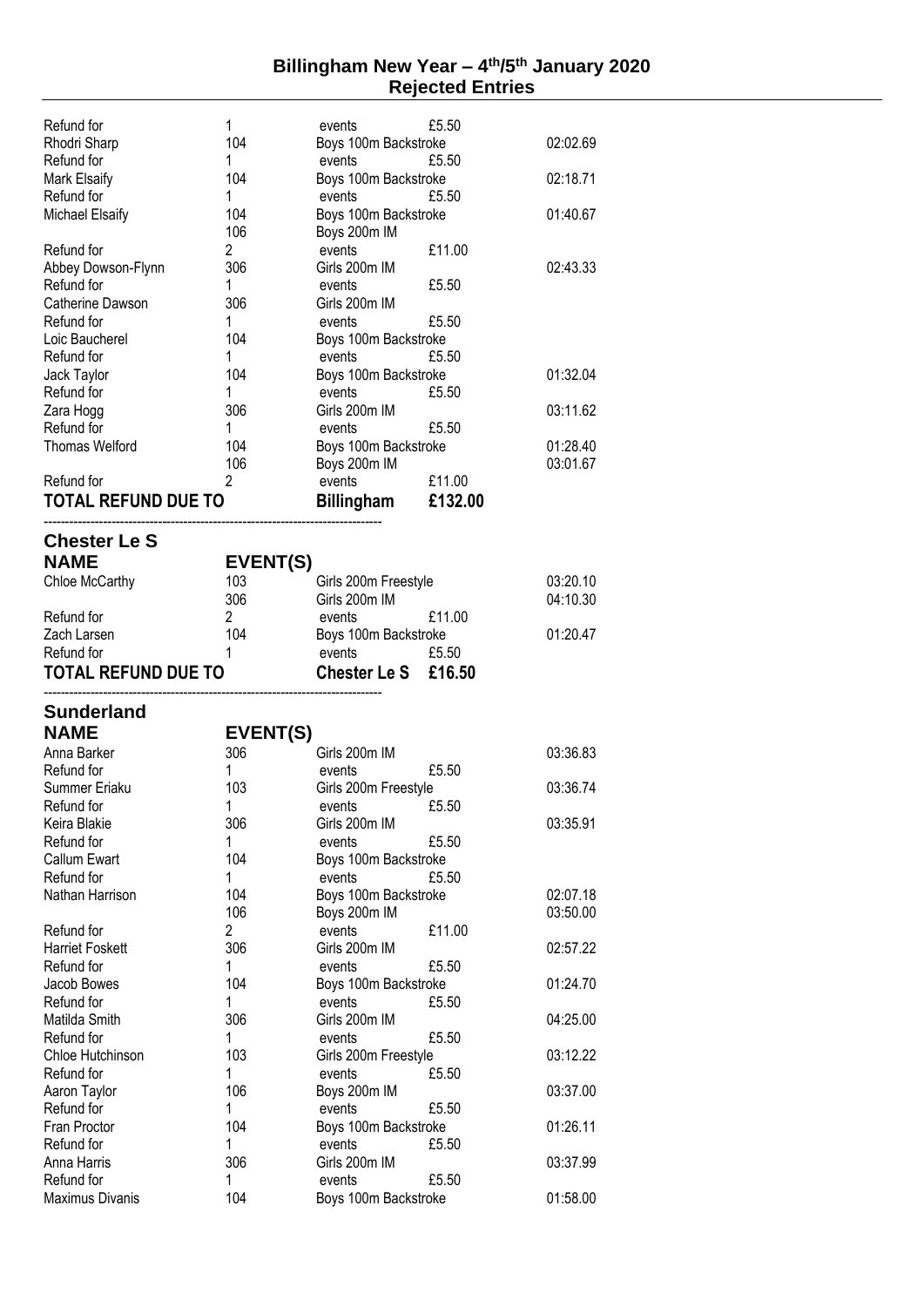#### **Billingham New Year – 4 th /5th January 2020 Rejected Entries**

| Refund for<br>Ava Valentine<br>Refund for | 1<br>306<br>1  | events<br>Girls 200m IM                  | £5.50<br>£5.50 | 03:39.49 |
|-------------------------------------------|----------------|------------------------------------------|----------------|----------|
| <b>Emily Barber</b><br>Refund for         | 103<br>1       | events<br>Girls 200m Freestyle<br>events | £5.50          | 02:48.36 |
| Aaron McGee                               | 104            | Boys 100m Backstroke                     |                |          |
| Refund for                                | 1              | events                                   | £5.50          |          |
| Alice Colborn                             | 306            | Girls 200m IM                            |                | 03:48.40 |
| Refund for<br>Grace Brewerton             | 1<br>306       | events<br>Girls 200m IM                  | £5.50          | 02:50.23 |
| Refund for                                | 1              | events                                   | £5.50          |          |
| <b>TOTAL REFUND DUE TO</b>                |                | Co Sund'land £104.50                     |                |          |
|                                           |                |                                          |                |          |
| <b>Loftus Dol</b><br><b>NAME</b>          | EVENT(S)       |                                          |                |          |
| <b>Gracie Bailes</b>                      | 103            | Girls 200m Freestyle                     |                | 03:29.11 |
| Refund for                                | 1              | events                                   | £5.50          |          |
| <b>Thalia Gatenby</b>                     | 103            | Girls 200m Freestyle                     |                | 03:09.02 |
| Refund for                                | 1              | events                                   | £5.50          |          |
| Jacob Bailes<br>Refund for                | 104<br>1       | Boys 100m Backstroke<br>events           | £5.50          | 01:26.01 |
| Lily Gibson                               | 103            | Girls 200m Freestyle                     |                | 03:08.01 |
| Refund for                                | 1              | events                                   | £5.50          |          |
| <b>TOTAL REFUND DUE TO</b>                |                | <b>Loftus Dol</b>                        | £22.00         |          |
| <b>Middlesboro</b>                        |                |                                          |                |          |
| <b>NAME</b>                               | EVENT(S)       |                                          |                |          |
| Robert Qin                                | 104            | Boys 100m Backstroke                     |                | 01:37.55 |
| Refund for                                | 1              | events                                   | £5.50          |          |
| Mehdi Ben-Tiba                            | 104            | Boys 100m Backstroke                     |                | 01:31.53 |
| Refund for                                | 1              | events                                   | £5.50          |          |
| Natasha Rice                              | 103            | Girls 200m Freestyle                     |                | 03:19.10 |
| Refund for                                | 1<br>306       | events<br>Girls 200m IM                  | £5.50          | 03:00.71 |
| Megan Ridley<br>Refund for                | 1              | events                                   | £5.50          |          |
| Mia Crocker                               | 306            | Girls 200m IM                            |                | 02:55.80 |
| Refund for                                | 1              | events                                   | £5.50          |          |
| <b>TOTAL REFUND DUE TO</b>                |                | <b>Middlesboro</b>                       | £27.50         |          |
| <b>Newcastle</b>                          |                |                                          |                |          |
| <b>NAME</b>                               | EVENT(S)       |                                          |                |          |
| <b>Oliver Crowther</b>                    | 104            | Boys 100m Backstroke                     |                | 01:45.23 |
| Refund for                                | 1              | events                                   | £5.50          |          |
| Niamh Blackett<br>Refund for              | 306<br>1       | Girls 200m IM<br>events                  | £5.50          | 03:45.23 |
| <b>Thomas Slater</b>                      | 104            | Boys 100m Backstroke                     |                | 01:36.84 |
|                                           | 106            | Boys 200m IM                             |                | 03:25.92 |
| Refund for                                | $\overline{2}$ | events                                   | £11.00         |          |
| Erin Fallon                               | 306            | Girls 200m IM                            |                | 03:25.28 |
| Refund for                                | 1              | events                                   | £5.50          |          |
| Freya Proud<br>Refund for                 | 306<br>1       | Girls 200m IM<br>events                  | £5.50          | 03:03.72 |
| Autumn Vaulkhard                          | 306            | Girls 200m IM                            |                | 03:45.35 |
| Refund for                                | 1              | events                                   | £5.50          |          |
| Evie Wylie                                | 103            | Girls 200m Freestyle                     |                | 03:30.35 |
| Refund for                                | 1              | events                                   | £5.50          |          |
| Harry Douglass                            | 104            | Boys 100m Backstroke                     |                |          |
| Refund for<br>Peter Poulatov-Houlis       | 1<br>104       | events                                   | £5.50          | 01:42.20 |
| Refund for                                | 1              | Boys 100m Backstroke<br>events           | £5.50          |          |